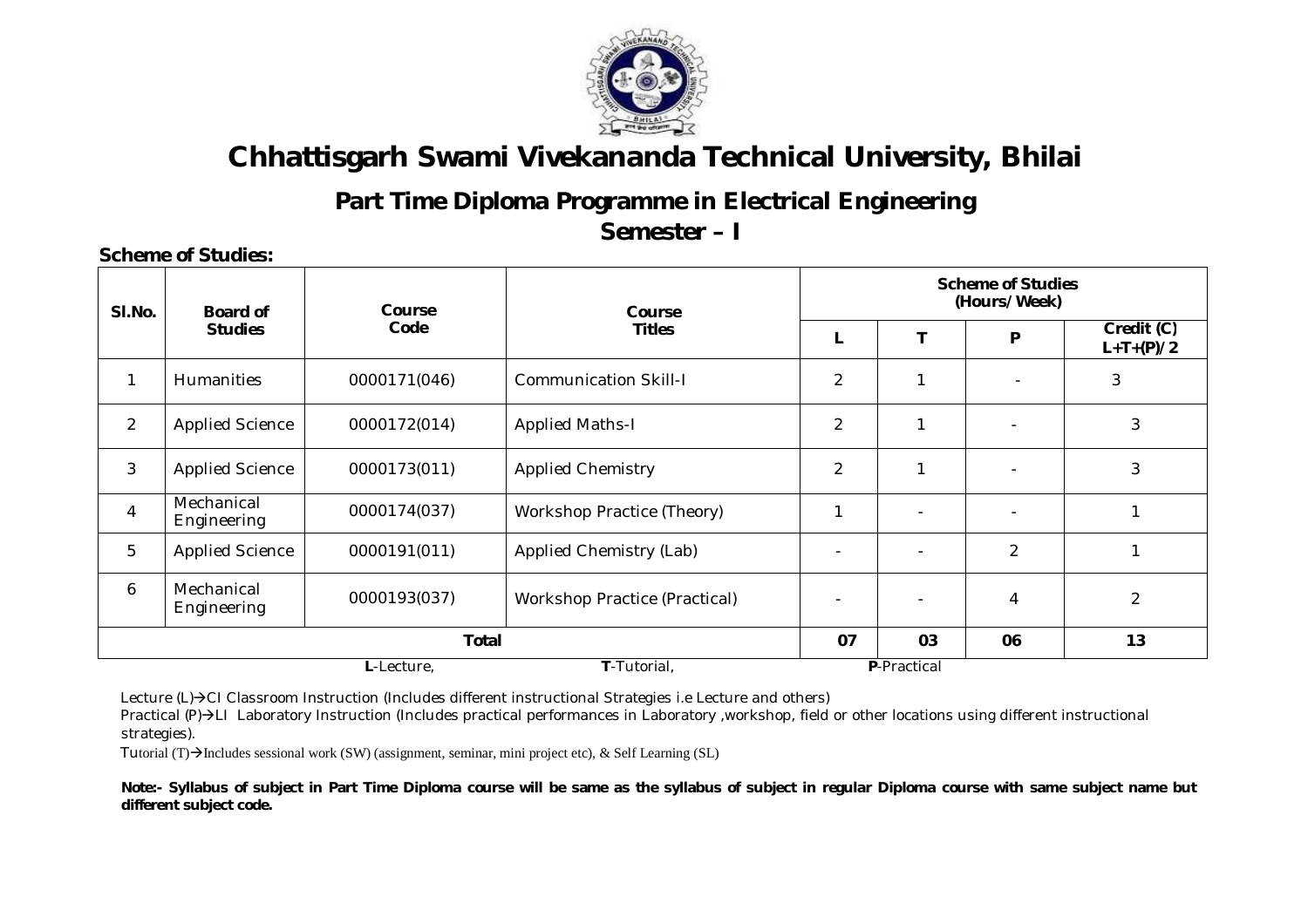

### **Part Time Diploma Programme in Electrical Engineering**

**Semester – I**

#### **Sl. No. Board of Studies Course Code Course Titles Scheme of Examination Total Marks Theory Practical ESE CT TA ESE TA** 1 Humanities 1 0000171(046) Communication Skill-I 1 70 20 30 - - 1 - 120 2 | Applied Science | 0000172(014) | Applied Maths-I  $\vert$  70 | 20 | 30 | - | - | 120 3 Applied Science 0000173(011) Applied Chemistry 70 20 30 - - 120 4 Mechanical Engineering  $\begin{array}{|c|c|c|c|c|c|c|c|c|}\n\hline\n \text{Equation:} & & \text{0000174(037)} \end{array}$  Workshop Practice (Theory)  $\begin{array}{|c|c|c|c|c|c|c|c|c|}\n\hline\n \text{Equation:} & & \text{1000} & \text{1000} & \text{1000} & \text{1000} & \text{1000} & \text{1000} & \text{1000} & \text{1000} & \text{1000}$ 5 | Applied Science | 0000191(011) | Applied Chemistry (Lab)  $\vert$  - | - | - | 30 | 50 | 80 6 Mechanical Engineering 0000193(037) Workshop Practice (Practical) - - - <sup>50</sup> <sup>30</sup> <sup>80</sup> **Total 210 60 120 80 80 550**

**ESE :** End Semester Exam, **CT:** Class Test, **TA:** Teachers Assessment

**Scheme of Examination:** 

Note: i) TA in Theory includes Sessional work (SW) and Attendance (ATT) with weightage of 70% and 30% of total respectively.

ii) TA in Practical includes performance of PRA, PDA and Viva-Voce with weightage of 50%, 40% and 10% of total respectively.

iii) 85% attendance is essential in theory & Practical classes to appear in examination.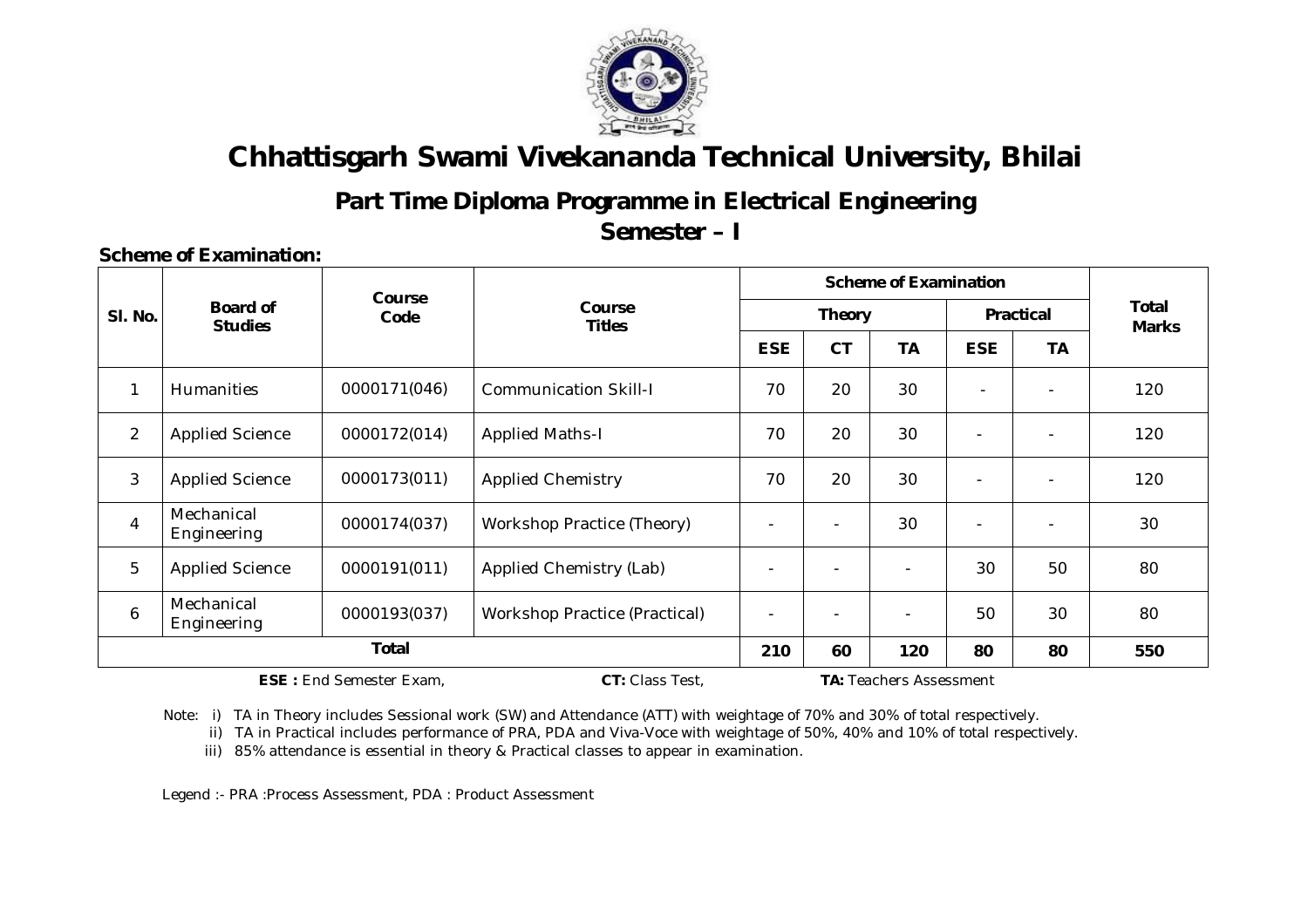

## **Part Time Diploma Programme in Electrical Engineering**

**Semester – II** 

#### **Scheme of Studies: Sl.No. Board of Studies Course Code Course Titles Scheme of Studies (Hours/Week) L T P Credit(C) L+T+(P)/2** 1 | Humanities | 0000271(046) | Communication Skill-II | 2 | 1 | - | 3 2 Applied Science 2 0000272(014) Applied Maths-II 2 1 - 3 3 | Applied Science | 0000273(015) | Applied Physics | 2 | 1 | - | 3 4 Computer Science & Computer Science & 0000274(022) Computer Fundamentals and<br>Engineering and Domain Computer Science Applications  $\left[\begin{array}{c|c} 2 & - & - \\ 2 & - & - \end{array}\right]$  - 2 5 Applied Science 0000290(015) Applied Physics (Lab) - - 2 1 6 Computer Science & Computer Science & 0000291(022) Computer Fundamentals and<br>Engineering 1990 Computer Computer Science  $\binom{1}{2}$ <br>Applications (Lab) **Total 08 03 06 14 L**-Lecture, **T**-Tutorial, **P**-Practical

Lecture (L)->CI Classroom Instruction (Includes different instructional Strategies i.e Lecture and others)

Practical (P) > LI Laboratory Instruction (Includes practical performances in Laboratory ,workshop, field or other locations using different instructional strategies).

Tutorial (T) $\rightarrow$ Includes sessional work (SW) (assignment, seminar, mini project etc), & Self Learning (SL)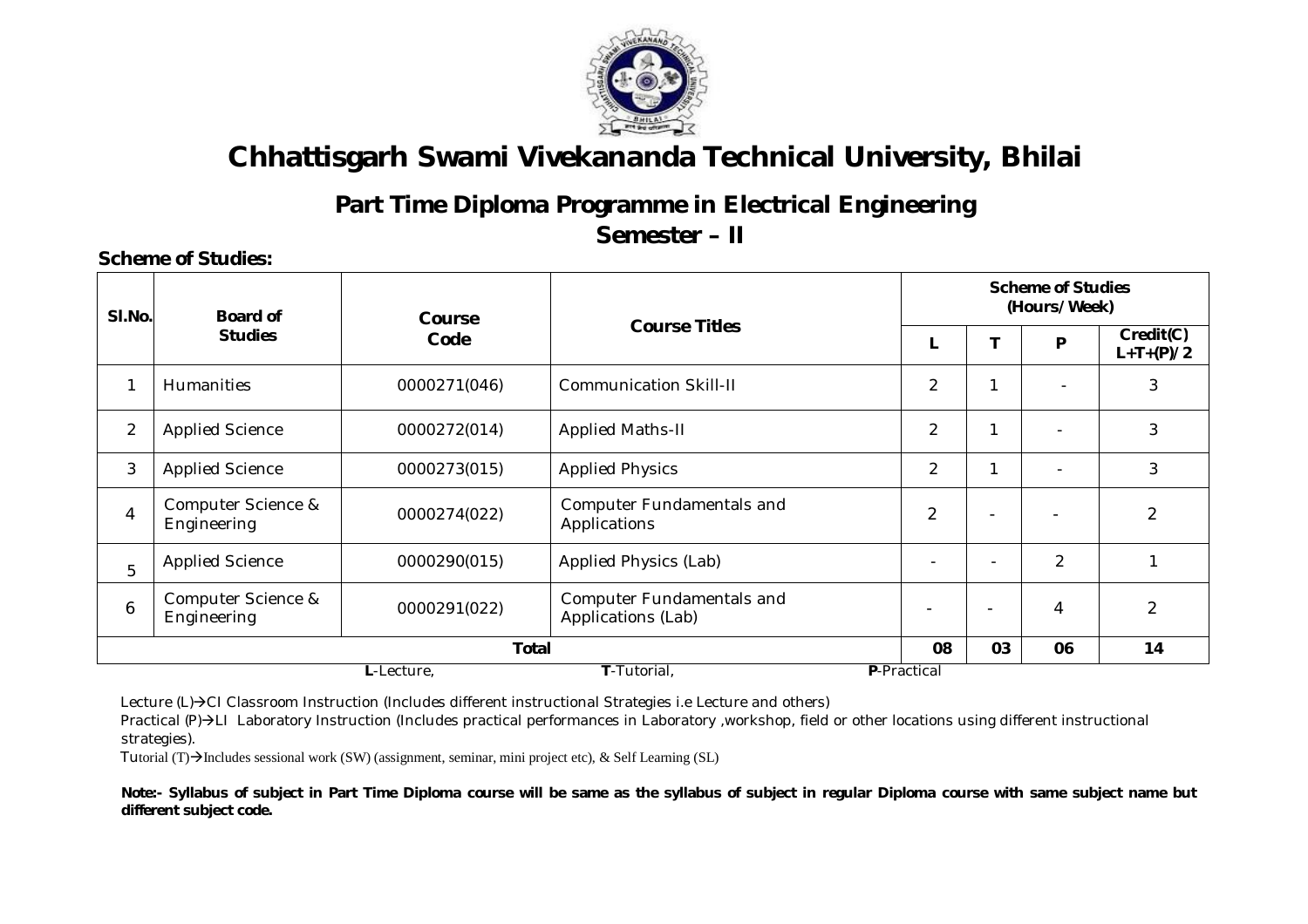

### **Part Time Diploma Programme in Electrical Engineering**

**Semester – II** 

### **Scheme of Examination:**

|                   |                                   | <b>Course</b> |                                                       | <b>Scheme of Examination</b>         |                          |           |                          |                          |                       |
|-------------------|-----------------------------------|---------------|-------------------------------------------------------|--------------------------------------|--------------------------|-----------|--------------------------|--------------------------|-----------------------|
| SI <sub>No.</sub> | <b>Board of</b><br><b>Studies</b> | Code          | <b>Course</b><br><b>Titles</b>                        |                                      | <b>Theory</b>            |           | <b>Practical</b>         |                          | Total<br><b>Marks</b> |
|                   |                                   |               |                                                       | <b>CT</b><br><b>ESE</b><br><b>TA</b> | <b>ESE</b>               | <b>TA</b> |                          |                          |                       |
| 1                 | <b>Humanities</b>                 | 0000271(046)  | <b>Communication Skill-II</b>                         | 70                                   | 20                       | 30        | $\overline{\phantom{0}}$ |                          | 120                   |
| $\overline{2}$    | <b>Applied Science</b>            | 0000272(014)  | <b>Applied Maths-II</b>                               | 70                                   | 20                       | 30        | $\overline{\phantom{0}}$ |                          | 120                   |
| 3                 | <b>Applied Science</b>            | 0000273(015)  | <b>Applied Physics</b>                                | 70                                   | 20                       | 30        | $\overline{\phantom{0}}$ |                          | 120                   |
| 4                 | Computer Science &<br>Engineering | 0000274(022)  | <b>Computer Fundamentals and</b><br>Applications      | 70                                   | 20                       | 30        | $\overline{\phantom{0}}$ | $\overline{\phantom{0}}$ | 120                   |
| 5                 | <b>Applied Science</b>            | 0000290(015)  | Applied Physics (Lab)                                 | $\overline{\phantom{a}}$             | $\overline{\phantom{0}}$ |           | 30                       | 50                       | 80                    |
| 6                 | Computer Science &<br>Engineering | 0000291(022)  | <b>Computer Fundamentals and</b><br>Application (Lab) |                                      |                          |           | 30                       | 50                       | 80                    |
|                   | <b>Total</b>                      |               |                                                       |                                      | 80                       | 120       | 60                       | 100                      | 640                   |

**ESE :** End Semester Exam, **CT:** Class Test, **TA:** Teachers Assessment

Note: i) TA in Theory includes Sessional work (SW) and Attendance (ATT) with weightage of 70% and 30% of total respectively.

ii) TA in Practical includes performance of PRA, PDA and Viva-Voce with weightage of 50%, 40% and 10% of total respectively.

iii) 85% attendance is essential in theory & Practical classes to appear in examination.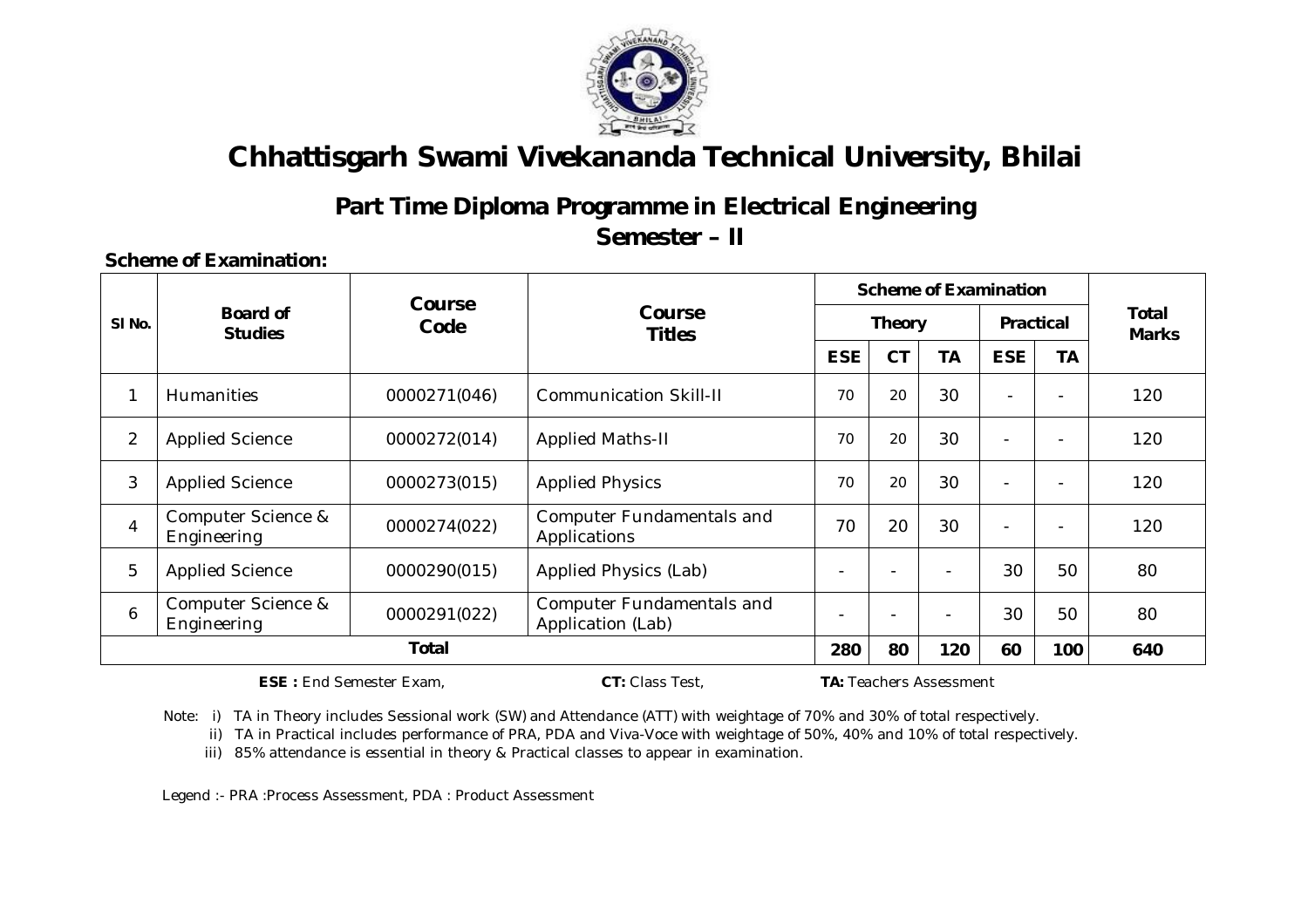

### **Part Time Diploma Programme in Electrical Engineering**

**Semester – III**

| SI.No.         | Board of<br><b>Studies</b> | <b>Course</b> | Course                                                                            |                              | <b>Scheme of Studies</b><br>(Hours/Week) |                |                           |  |  |  |
|----------------|----------------------------|---------------|-----------------------------------------------------------------------------------|------------------------------|------------------------------------------|----------------|---------------------------|--|--|--|
|                |                            | Code          | <b>Titles</b>                                                                     |                              |                                          | P              | Credit (C)<br>$L+T+(P)/2$ |  |  |  |
|                | Mechanical<br>Engineering  | 0000371(037)  | <b>Applied Mechanics</b>                                                          | $\overline{2}$               |                                          |                | 3                         |  |  |  |
| $\overline{2}$ | Mechanical<br>Engineering  | 0000372(037)  | <b>Engineering Drawing</b>                                                        | $\overline{2}$               |                                          |                | 3                         |  |  |  |
| 3              | Mechanical<br>Engineering  | 0000374(037)  | <b>Basic Non-Conventional Energy Sources</b>                                      | 1                            | $\mathbf{1}$                             |                | $\overline{2}$            |  |  |  |
| 4              | Civil<br>Engineering       | 0000373(020)  | Environmental Engineering and<br>Sustainable Development                          | $\overline{2}$               |                                          |                | 3                         |  |  |  |
| 5              | Mechanical<br>Engineering  | 0000390(037)  | Applied Mechanics (Lab)                                                           |                              | $\overline{\phantom{0}}$                 | $\overline{2}$ |                           |  |  |  |
| 6              | Mechanical<br>Engineering  | 0000391(037)  | <b>Basic Non-Conventional Energy Sources</b><br>(Lab)                             | $\overline{\phantom{0}}$     | $\blacksquare$                           | $\mathfrak{p}$ |                           |  |  |  |
| $\overline{7}$ | Mechanical<br>Engineering  | 0000392(037)  | <b>Engineering Drawing (Practical)</b>                                            | $\qquad \qquad \blacksquare$ | $\overline{\phantom{a}}$                 | $\overline{2}$ |                           |  |  |  |
| 8              | <b>Humanities</b>          | 0000393(046)  | Seminar & Technical Presentation (Personality<br>Development & Leadership) Skills | ٠                            | $\overline{\phantom{0}}$                 | $\overline{2}$ |                           |  |  |  |
|                |                            |               | Total                                                                             | 07                           | 04                                       | 08             | 15                        |  |  |  |
|                |                            | L-Lecture,    | T-Tutorial,                                                                       | P-Practical                  |                                          |                |                           |  |  |  |

Lecture  $(L)\rightarrow C1$  Classroom Instruction (Includes different instructional Strategies i.e Lecture and others)

Practical (P)->LI Laboratory Instruction (Includes practical performances in Laboratory ,workshop, field or other locations using different instructional strategies).

Tutorial (T) $\rightarrow$ Includes sessional work (SW) (assignment, seminar, mini project etc), & Self Learning (SL)

**Scheme of Studies:**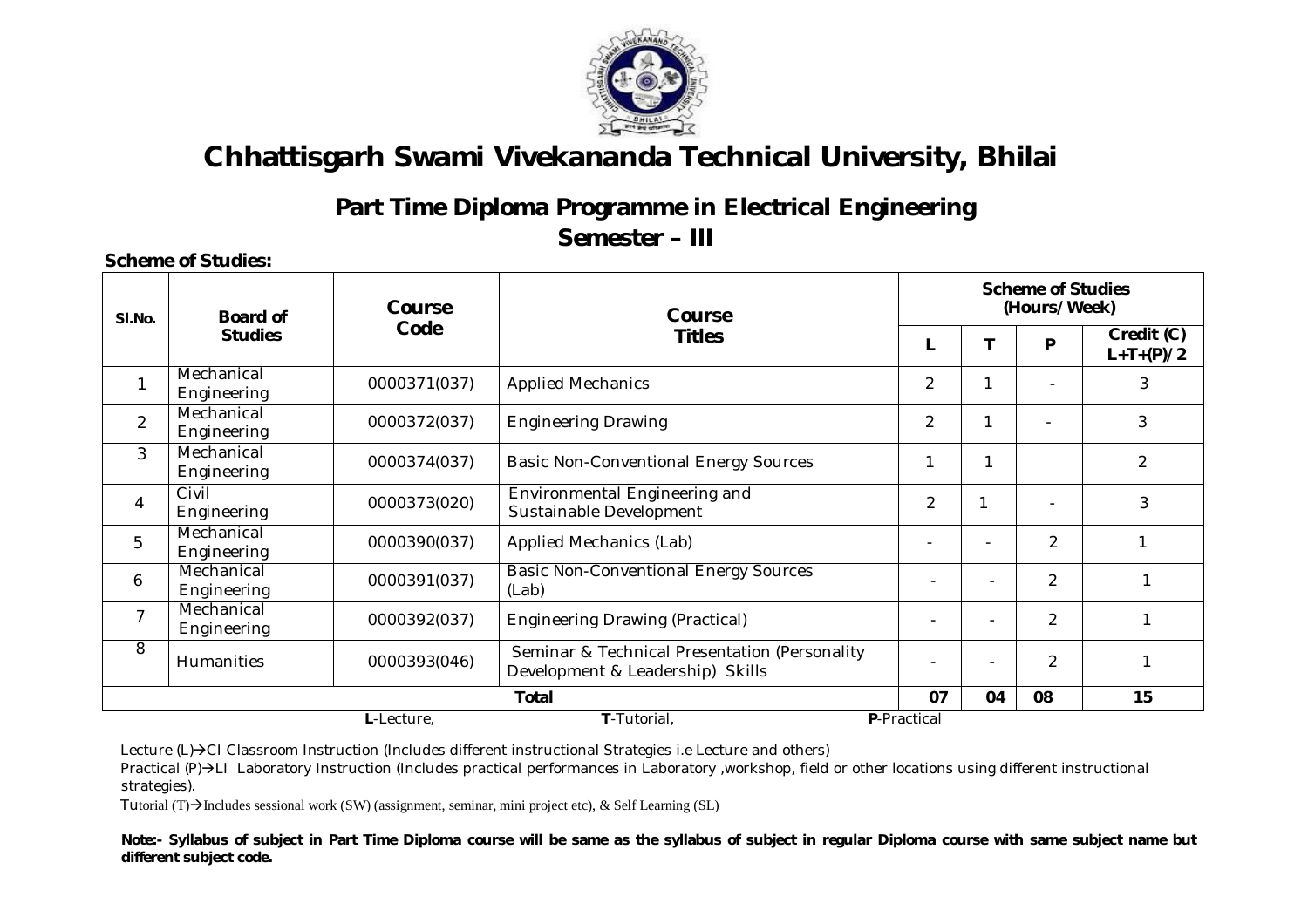

### **Part Time Diploma Programme in Electrical Engineering Semester – III**

#### **Scheme of Examination**:

|                |                                   |                                                   |                                                                                             | <b>Scheme of Examination</b> |                                |            |           |                          |                              |
|----------------|-----------------------------------|---------------------------------------------------|---------------------------------------------------------------------------------------------|------------------------------|--------------------------------|------------|-----------|--------------------------|------------------------------|
| SI.No          | <b>Board of</b><br><b>Studies</b> | Course<br>Code                                    | Course<br><b>Titles</b>                                                                     |                              | <b>Theory</b>                  |            |           | <b>Practical</b>         | <b>Total</b><br><b>Marks</b> |
|                |                                   |                                                   | <b>ESE</b>                                                                                  | <b>CT</b>                    | <b>TA</b>                      | <b>ESE</b> | <b>TA</b> |                          |                              |
| 1              | Mechanical<br>Engineering         | 0000371(037)                                      | <b>Applied Mechanics</b>                                                                    | 70                           | 20                             | 30         |           |                          | 120                          |
| $\overline{2}$ | Mechanical<br>Engineering         | 0000372(037)                                      | <b>Engineering Drawing</b>                                                                  | 70                           | 20                             | 30         |           |                          | 120                          |
| 3              | Mechanical<br>Engineering         | 0000374(037)                                      | <b>Basic Non-Conventional</b><br><b>Energy Sources</b>                                      |                              |                                | 70         |           | $\overline{\phantom{0}}$ | 70                           |
| 4              | Civil<br>Engineering              | 0000373(020)                                      | Environmental Engineering and<br>Sustainable Development                                    | 70                           | 50                             | 30         | ÷         |                          | 150                          |
| 5              | Mechanical<br>Engineering         | 0000390(037)                                      | Applied Mechanics(Lab)                                                                      |                              |                                |            | 30        | 50                       | 80                           |
| 6              | Mechanical<br>Engineering         | 0000391(037)                                      | <b>Basic Non-Conventional Energy</b><br>Sources (Lab)                                       |                              | ٠                              |            | 30        | 50                       | 80                           |
| $\overline{7}$ | Mechanical<br>Engineering         | 0000392(037)                                      | <b>Engineering Drawing (Practical)</b>                                                      |                              |                                |            | 30        | 50                       | 80                           |
| 8              | Humanities                        | 0000393(046)                                      | Seminar & Technical<br><b>Presentation (Personality</b><br>Development & Leadership) Skills |                              |                                |            |           | 60                       | 60                           |
|                | <b>Total</b>                      |                                                   |                                                                                             |                              | 90                             | 160        | 90        | 210                      | 760                          |
|                |                                   | <b>ESE: End Semester Exam,</b><br>CT: Class Test, |                                                                                             |                              | <b>TA: Teachers Assessment</b> |            |           |                          |                              |

Note: i) TA in Theory includes Sessional work (SW) and Attendance (ATT) with weightage of 70% and 30% of total respectively.

ii) TA in Practical includes performance of PRA, PDA and Viva-Voce with weightage of 50%, 40% and 10% of total respectively.

iii) 85% attendance is essential in theory & Practical classes to appear in examination.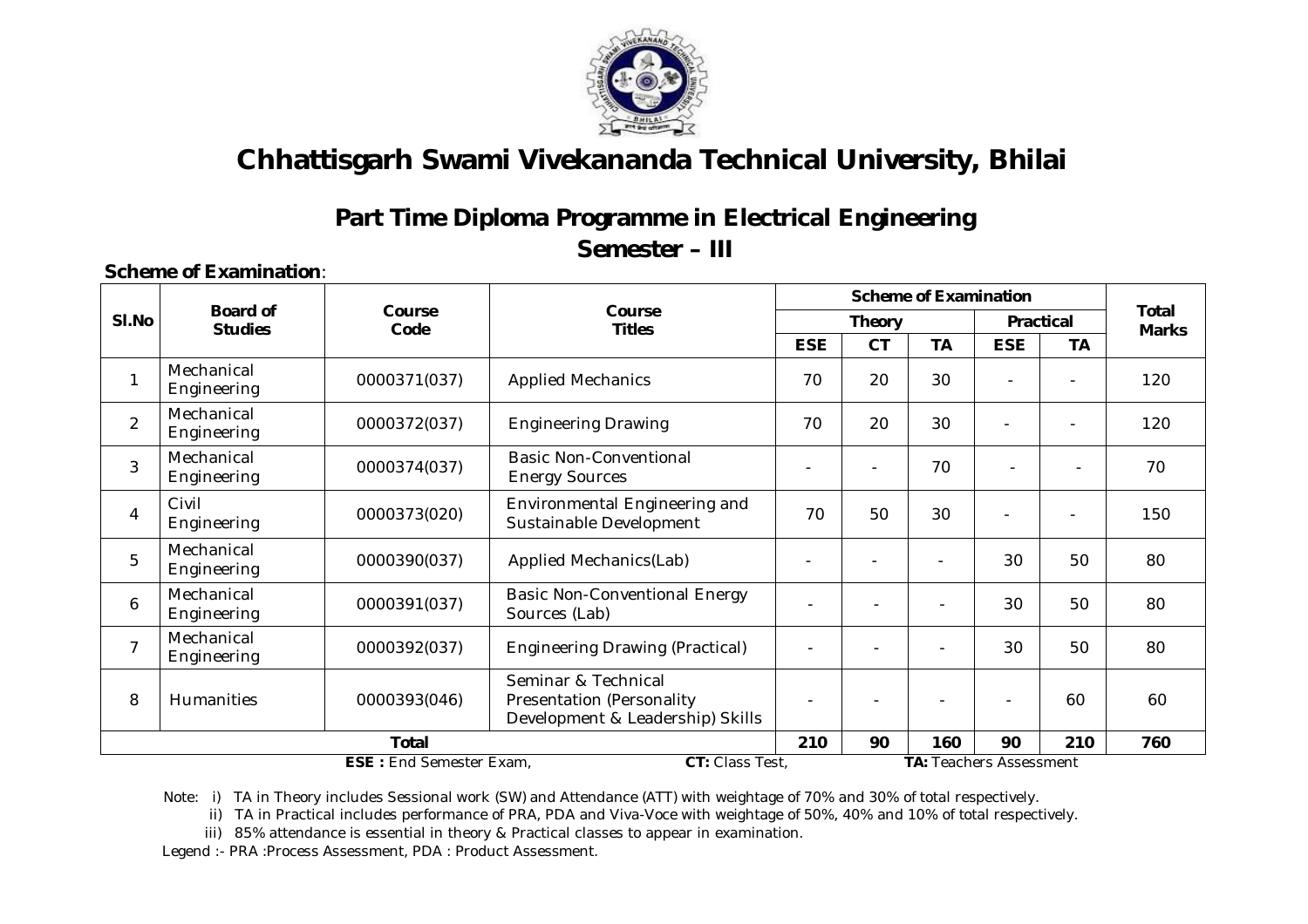

### **Part Time Diploma Programme in Electrical Engineering Semester – IV**

#### **Scheme of Studies:**

|                |                                            | Course<br><b>Board of</b> |                                                                            |                |                          |                          | <b>Scheme of Studies</b><br>(Hours/Week) |  |  |  |
|----------------|--------------------------------------------|---------------------------|----------------------------------------------------------------------------|----------------|--------------------------|--------------------------|------------------------------------------|--|--|--|
| SI.No.         | <b>Studies</b>                             | Code                      | Course<br><b>Titles</b>                                                    | т              |                          | P                        | Credit (C)<br>$L+T+(P)/2$                |  |  |  |
|                | Electrical<br>Engineering                  | 0024471(024)              | <b>Electrical Circuits</b>                                                 | 2              |                          | 1                        | 3                                        |  |  |  |
| $\overline{2}$ | Electrical<br>Engineering                  | 0024472(024)              | <b>Flectrical and Flectronic Measurements</b>                              | $\overline{2}$ |                          | 1                        | 3                                        |  |  |  |
| 3              | Electrical &<br>Electronics<br>Engineering | 0024473(025)              | <b>Basic Electronics</b>                                                   | $\overline{2}$ |                          | 1                        | 3                                        |  |  |  |
| 4              | Electrical<br>Engineering                  | 0024474(024)              | <b>Electrical Drawing and CAD</b>                                          | 3              | $\overline{\phantom{0}}$ | $\Omega$                 | 3                                        |  |  |  |
| 5              | Electrical<br>Engineering                  | 0024490(024)              | Electrical Circuits (Lab)                                                  |                | $\overline{2}$           | $\blacksquare$           |                                          |  |  |  |
| 6              | Electrical<br>Engineering                  | 0024491(024)              | Electrical and Electronic Measurements (Lab)                               |                | $\overline{2}$           |                          |                                          |  |  |  |
| $\overline{7}$ | Electrical &<br>Electronics<br>Engineering | 0024492(025)              | <b>Basic Electronics (Lab)</b>                                             |                | $\overline{2}$           | $\blacksquare$           |                                          |  |  |  |
| 8              | Electrical<br>Engineering                  | 0024493(024)              | Electrical Workshop Practice-I (Lab)                                       |                | $\overline{a}$           | $\blacksquare$           |                                          |  |  |  |
| 9              | <b>Humanities</b>                          | 0024495(046)              | Seminar & Technical Presentation (Listening,<br>Reading & Speaking) Skills |                | $\overline{2}$           | $\blacksquare$           | 1                                        |  |  |  |
| 10             | <b>Humanities</b>                          |                           | Health, Hygiene and Yoga<br>(Non-Credit Subject)                           |                | $\overline{2}$           | $\overline{\phantom{0}}$ |                                          |  |  |  |
| 11             | <b>Humanities</b>                          | $\overline{a}$            | Library                                                                    |                | $\overline{2}$           |                          |                                          |  |  |  |
|                |                                            |                           | <b>Total</b>                                                               | 09             | 14                       | 03                       | 17                                       |  |  |  |
|                | T-Tutorial.<br>P-Practical<br>L-Lecture,   |                           |                                                                            |                |                          |                          |                                          |  |  |  |

Lecture (L)→CI Classroom Instruction (Includes different instructional Strategies i.e Lecture and others)

Practical (P)->LI Laboratory Instruction (Includes practical performances in Laboratory ,workshop, field or other locations using different instructional strategies). Tutorial (T) $\rightarrow$ Includes sessional work (SW) (assignment, seminar, mini project etc), & Self Learning (SL)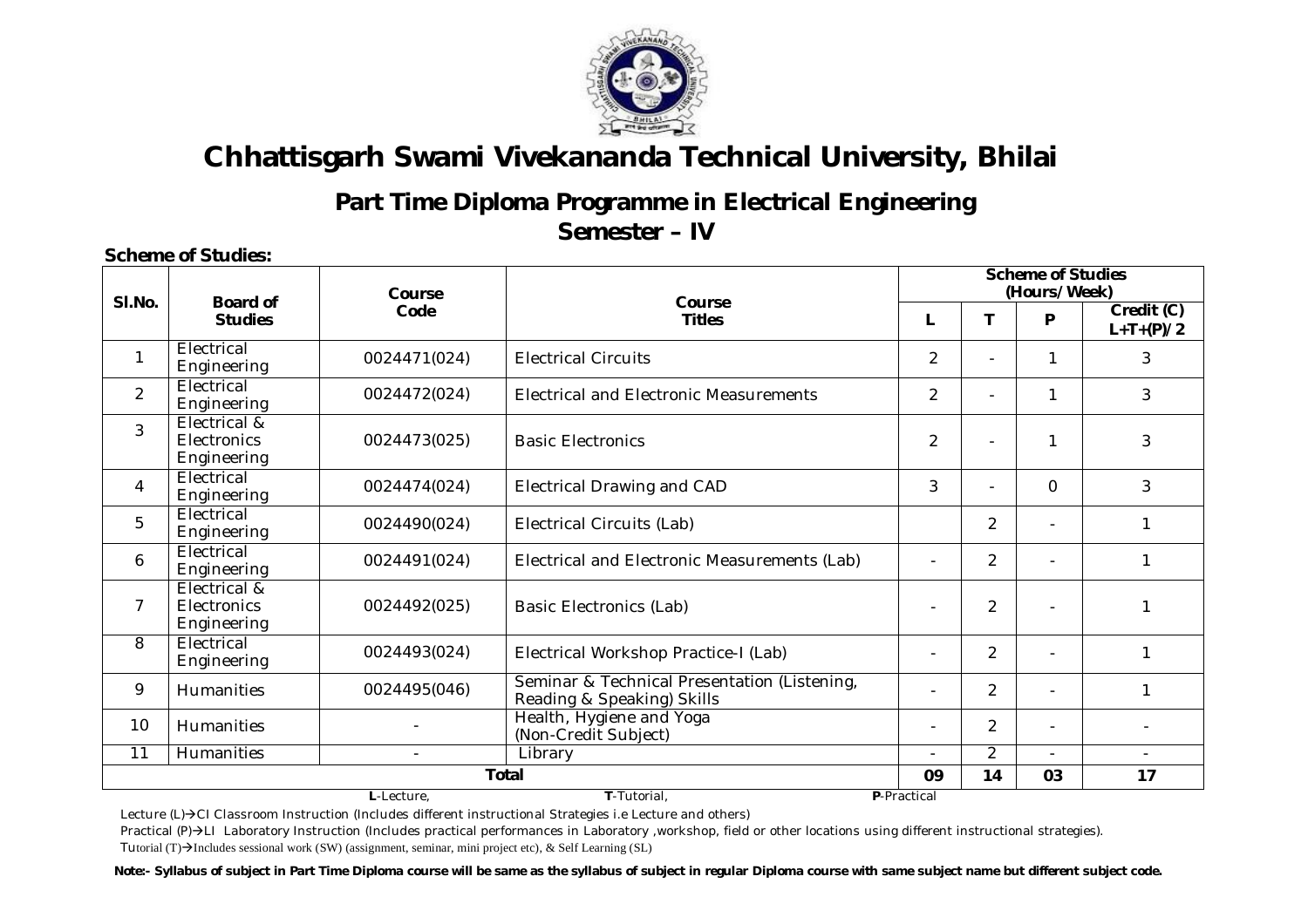

### **Part Time Diploma Programme in Electrical Engineering**

**Semester – IV**

### **Scheme of Examination**:

|                |                                                   |                |                                                                                      |                          |                          | <b>Scheme of Examination</b>   |                          |                          |                              |  |
|----------------|---------------------------------------------------|----------------|--------------------------------------------------------------------------------------|--------------------------|--------------------------|--------------------------------|--------------------------|--------------------------|------------------------------|--|
| SI.No          | <b>Board of</b><br><b>Studies</b>                 | Course<br>Code | Course<br><b>Titles</b>                                                              |                          | <b>Theory</b>            |                                | <b>Practical</b>         |                          | <b>Total</b><br><b>Marks</b> |  |
|                |                                                   |                |                                                                                      | <b>ESE</b>               | <b>CT</b>                | <b>TA</b>                      | <b>ESE</b>               | TА                       |                              |  |
| 1              | Electrical Engg.                                  | 0024471(024)   | <b>Electrical Circuits</b>                                                           | 70                       | 20                       | 30                             | $\blacksquare$           |                          | 120                          |  |
| $\overline{2}$ | <b>Electrical Engg.</b>                           | 0024472(024)   | <b>Electrical and Electronic</b><br><b>Measurements</b>                              | 70                       | 20                       | 30                             | $\blacksquare$           |                          | 120                          |  |
| 3              | Electrical &<br>Electronics Engg.                 | 0024473(025)   | <b>Basic Electronics</b>                                                             | 70                       | 20                       | 30                             | $\overline{\phantom{0}}$ | ٠                        | 120                          |  |
| 4              | Electrical Engg.                                  | 0024474(024)   | <b>Electrical Drawing and CAD</b>                                                    | 70                       | 20                       | 30                             | $\overline{\phantom{0}}$ | $\overline{\phantom{0}}$ | 120                          |  |
| 5              | Electrical Engg.                                  | 0024490(024)   | Electrical Circuits (Lab)                                                            |                          |                          |                                | 30                       | 50                       | 80                           |  |
| 6              | <b>Electrical Engg.</b>                           | 0024491(024)   | <b>Electrical and Electronic</b><br>Measurements (Lab)                               |                          |                          |                                | 30                       | 50                       | 80                           |  |
| $\overline{7}$ | Electrical &<br>Electronics Engg.                 | 0024492(025)   | <b>Basic Electronics (Lab)</b>                                                       |                          |                          |                                | 30                       | 50                       | 80                           |  |
| 8              | Electrical Engg.                                  | 0024493(024)   | Electrical Workshop Practice-I (Lab)                                                 | $\overline{\phantom{0}}$ | $\overline{\phantom{0}}$ |                                | 30                       | 50                       | 80                           |  |
| 9              | Humanities                                        | 0024495(046)   | Seminar & Technical Presentation<br>(Listening, Reading & Speaking)<br><b>Skills</b> |                          |                          |                                | $\overline{\phantom{0}}$ | 50                       | 50                           |  |
| 10             | <b>Humanities</b>                                 |                | Health, Hygiene and Yoga<br>(Non-Credit Subject)                                     |                          |                          |                                |                          | -                        | $\overline{\phantom{a}}$     |  |
| 11             | <b>Humanities</b>                                 |                | Library                                                                              | 70                       | 20                       | 30                             | $\overline{\phantom{0}}$ | $\overline{\phantom{0}}$ | 120                          |  |
|                | Total                                             |                |                                                                                      | 280                      | 80                       | 120                            | 120                      | 250                      | 850                          |  |
|                | <b>ESE: End Semester Exam,</b><br>CT: Class Test, |                |                                                                                      |                          |                          | <b>TA: Teachers Assessment</b> |                          |                          |                              |  |

Note: i) TA in Theory includes Sessional work (SW) and Attendance (ATT), with weightage of 70% and 30 % weightage of total respectively.

ii) TA in Practical includes performance of PRA, PDA and Viva-Voce with weightage of 50%, 40% and 10% weightage of total respectively.

iii) 85% attendance is essential in theory & Practical classes to appear in examination.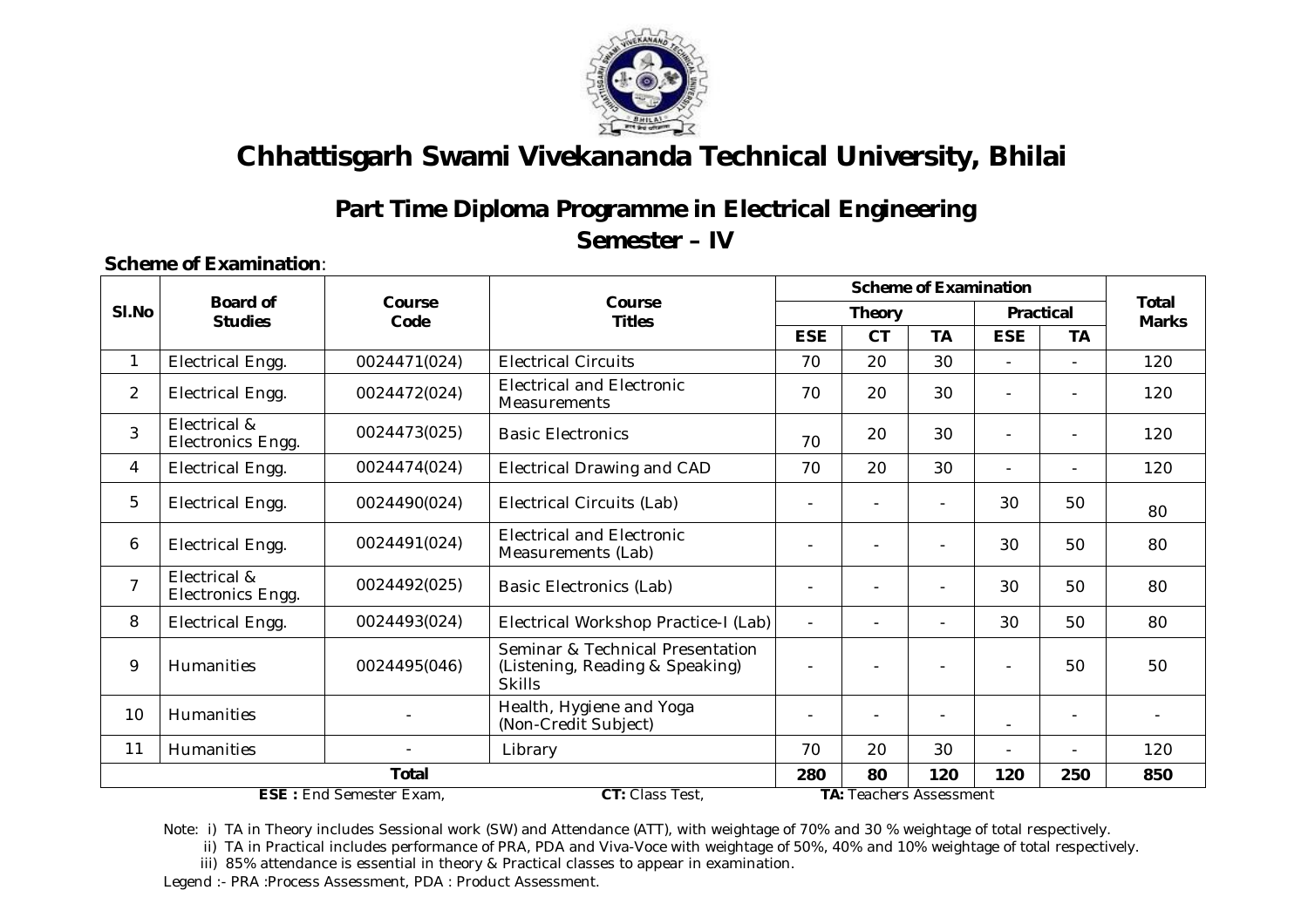

# **Part Time Diploma Programme in Electrical Engineering**

**Semester – V**

#### **Scheme of Studies:**

|                |                           | Course<br><b>Board of</b><br>Code<br><b>Studies</b> |                                                                   |                |                | <b>Scheme of Studies</b><br>(Hours/Week) |                           |  |  |  |  |
|----------------|---------------------------|-----------------------------------------------------|-------------------------------------------------------------------|----------------|----------------|------------------------------------------|---------------------------|--|--|--|--|
| SI.No.         |                           |                                                     | <b>Course</b><br><b>Titles</b>                                    |                | T              | P                                        | Credit (C)<br>$L+T+(P)/2$ |  |  |  |  |
| 1              | Electrical<br>Engineering | 0024571(024)                                        | DC Machine and Transformers                                       | $\overline{2}$ |                | 1                                        | 3                         |  |  |  |  |
| $\overline{2}$ | Electrical<br>Engineering | 0024572(024)                                        | <b>Digital Electronics</b>                                        | $\overline{2}$ | $\overline{a}$ | 1                                        | 3                         |  |  |  |  |
| 3              | Electrical<br>Engineering | 0024573(024)                                        | Electrical Power Generation,<br>Transmission & Distribution       | 2              | $\blacksquare$ | 1                                        | 3                         |  |  |  |  |
| 4              | Electrical<br>Engineering | 0024574(024)                                        | <b>Electrical Estimating and Costing</b>                          | 3              | $\overline{a}$ | $\blacksquare$                           | 3                         |  |  |  |  |
| 5              | Electrical<br>Engineering | 0024591(024)                                        | DC Machine and Transformers (Lab)                                 |                | $\overline{2}$ | $\overline{\phantom{0}}$                 |                           |  |  |  |  |
| 6              | Electrical<br>Engineering | 0024592(024)                                        | Digital Electronics (Lab)                                         |                | 2              | $\blacksquare$                           |                           |  |  |  |  |
| $\overline{7}$ | Electrical<br>Engineering | 0024593(024)                                        | Electrical Power Generation,<br>Transmission & Distribution (Lab) |                | $\overline{c}$ | $\blacksquare$                           |                           |  |  |  |  |
| 8              | Electrical<br>Engineering | 0024594(024)                                        | Electrical Workshop Practice-II (Lab)                             |                | $\overline{2}$ | $\blacksquare$                           |                           |  |  |  |  |
| 9              | <b>Humanities</b>         | $- -$                                               | <b>Indian Constitution</b><br>(Non Credit Subject)                |                | $\overline{2}$ | $\blacksquare$                           |                           |  |  |  |  |
| 10             | <b>Humanities</b>         | $- -$                                               | Library                                                           |                | $\overline{2}$ | $\overline{\phantom{0}}$                 |                           |  |  |  |  |
|                |                           |                                                     | Total                                                             | 09             | 12             | 03                                       | 16                        |  |  |  |  |
|                |                           | T-Tutorial.<br>L-Lecture.<br>P-Practical            |                                                                   |                |                |                                          |                           |  |  |  |  |

Lecture (L)->CI Classroom Instruction (Includes different instructional Strategies i.e Lecture and others)

Practical (P)->LI Laboratory Instruction (Includes practical performances in Laboratory ,workshop, field or other locations using different instructional strategies). Tutorial  $(T)$ ->Includes sessional work (SW) (assignment, seminar, mini project etc), & Self Learning (SL)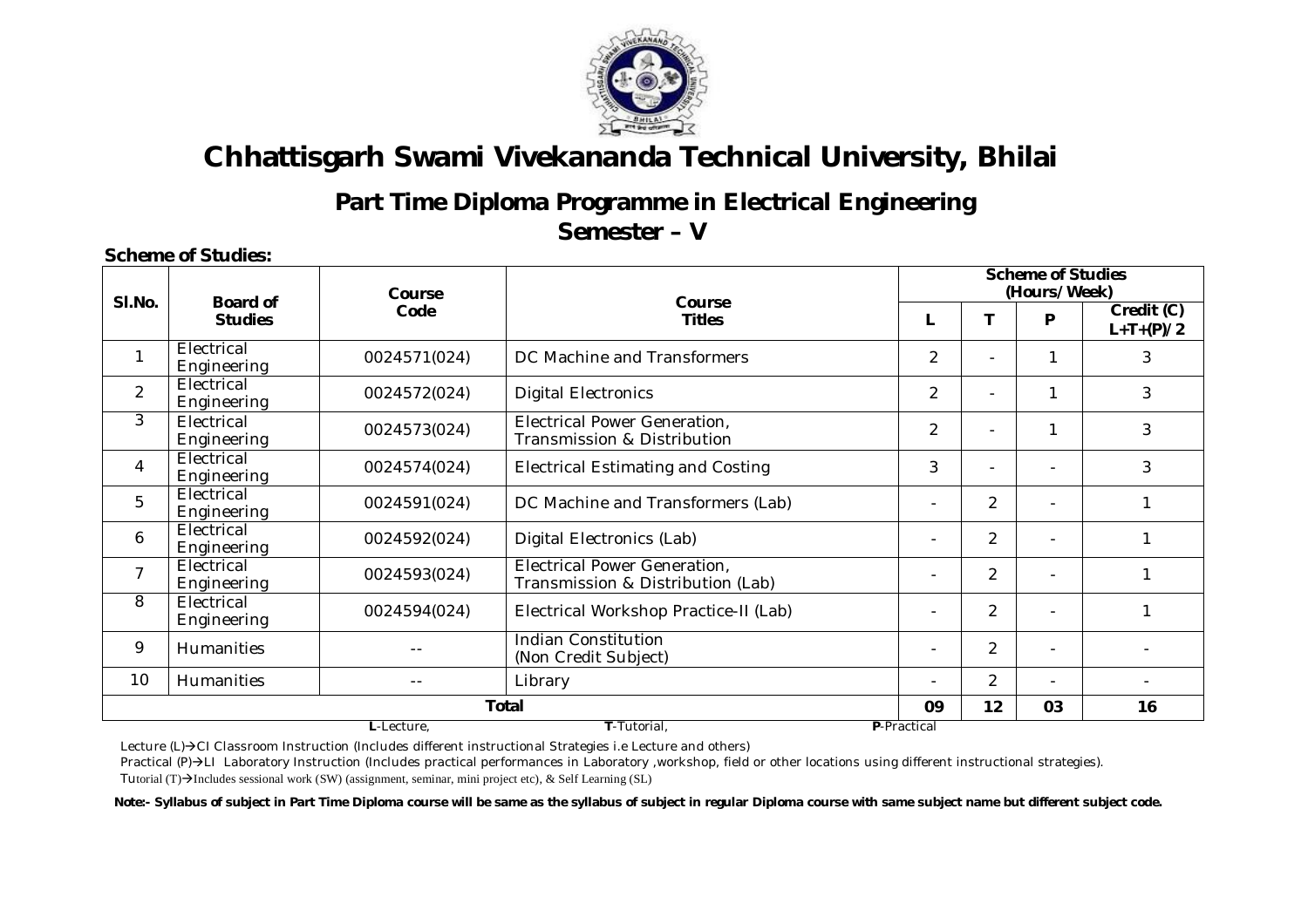

### **Part Time Diploma Programme in Electrical Engineering**

**Semester – V**

#### **Scheme of Examination**:

|                                                                                     |                                   |                          |                                                                    |                            | <b>Scheme of Examination</b> |              |                          |           | <b>Total</b> |
|-------------------------------------------------------------------------------------|-----------------------------------|--------------------------|--------------------------------------------------------------------|----------------------------|------------------------------|--------------|--------------------------|-----------|--------------|
| SI.No                                                                               | <b>Board of</b><br><b>Studies</b> | Course<br>Code           | Course<br><b>Titles</b>                                            | Practical<br><b>Theory</b> |                              | <b>Marks</b> |                          |           |              |
|                                                                                     |                                   |                          |                                                                    | <b>ESE</b>                 | <b>CT</b>                    | <b>TA</b>    | <b>ESE</b>               | <b>TA</b> |              |
| $\mathbf{1}$                                                                        | Electrical<br>Engineering         | 0024571(024)             | DC Machine and Transformers                                        | 70                         | 20                           | 30           |                          |           | 120          |
| $\overline{2}$                                                                      | Electrical<br>Engineering         | 0024572(024)             | <b>Digital Electronics</b>                                         | 70                         | 20                           | 30           | $\overline{\phantom{0}}$ |           | 120          |
| 3                                                                                   | Electrical<br>Engineering         | 0024573(024)             | <b>Electrical Power Generation,</b><br>Transmission & Distribution | 70                         | 20                           | 30           | $\blacksquare$           |           | 120          |
| 4                                                                                   | Electrical<br>Engineering         | 0024574(024)             | <b>Electrical Estimating and Costing</b>                           | 70                         | 20                           | 30           |                          |           | 120          |
| 5                                                                                   | Electrical<br>Engineering         | 0024591(024)             | DC Machine and Transformers<br>(Lab)                               |                            |                              |              | 30                       | 50        | 80           |
| 6                                                                                   | Electrical<br>Engineering         | 0024592(024)             | Digital Electronics (Lab)                                          |                            |                              |              | 30                       | 50        | 80           |
| $\overline{7}$                                                                      | Electrical<br>Engineering         | 0024593(024)             | Electrical Power Generation,<br>Transmission & Distribution (Lab)  |                            |                              |              | 30                       | 50        | 80           |
| 8                                                                                   | Electrical<br>Engineering         | 0024594(024)             | Electrical Workshop Practice-II<br>(Lab)                           |                            |                              |              | 30                       | 50        | 80           |
| 9                                                                                   | Humanities                        |                          | <b>Indian Constitution</b><br>(Non Credit Subject)                 |                            |                              |              |                          | ٠         |              |
| 10                                                                                  | Humanities                        | $\overline{\phantom{a}}$ | Library                                                            |                            |                              |              |                          |           |              |
|                                                                                     | <b>Total</b>                      |                          |                                                                    |                            | 80                           | 120          | 120                      | 200       | 800          |
| CT: Class Test,<br><b>ESE: End Semester Exam,</b><br><b>TA: Teachers Assessment</b> |                                   |                          |                                                                    |                            |                              |              |                          |           |              |

Note: i) TA in Theory includes Sessional work (SW) and Attendance (ATT), with weightage of 70% and 30 % weightage of total respectively.

ii) TA in Practical includes performance of PRA, PDA and Viva-Voce with weightage of 50%, 40% and 10% weightage of total respectively.

iii) 85% attendance is essential in theory & Practical classes to appear in examination.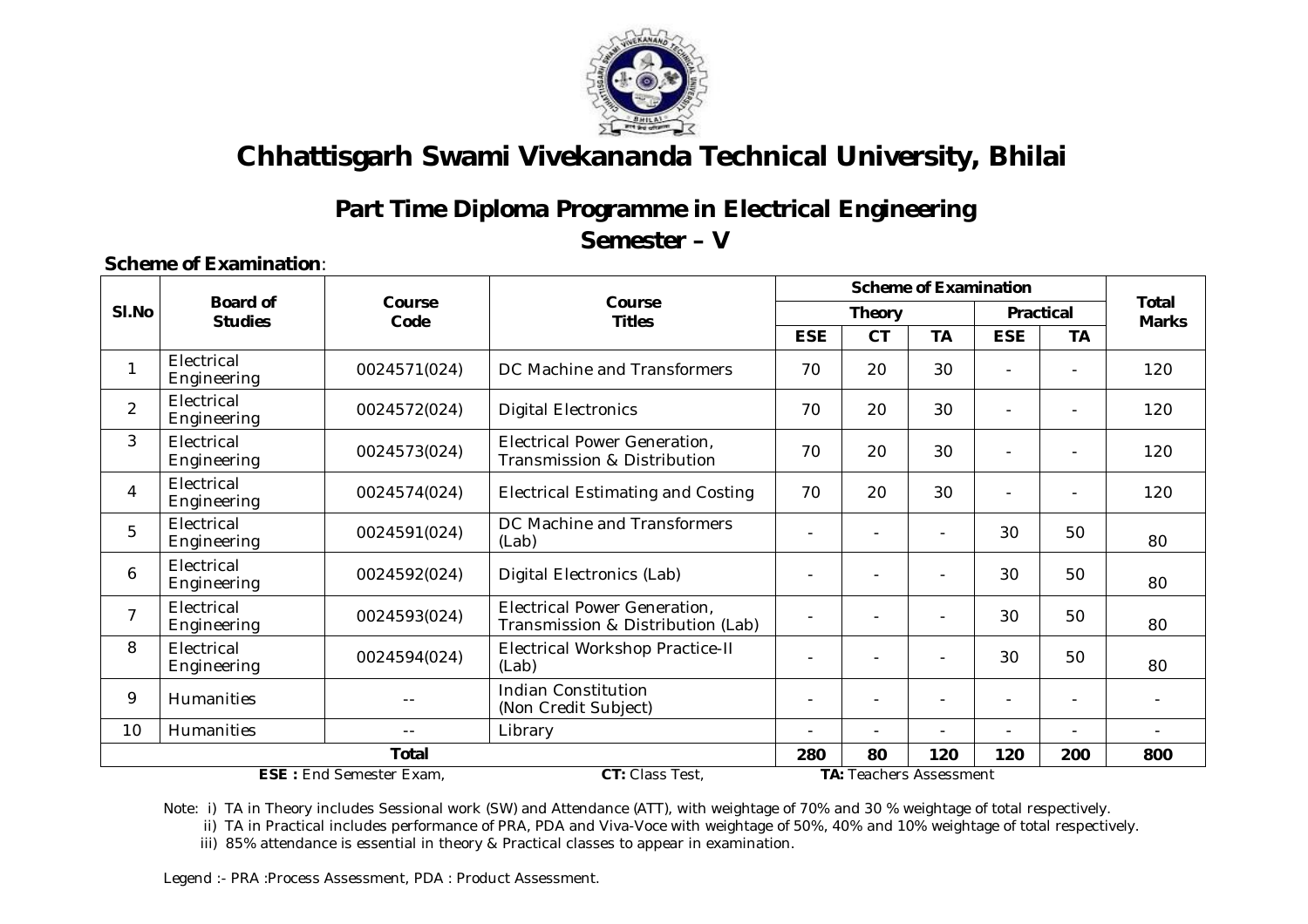

### **Part Time Diploma Programme in Electrical Engineering**

### **Semester – VI**

#### **Scheme of Studies:**

|                | Course                            |              |                                                                |                          |                          | <b>Scheme of Studies</b><br>(Hours/Week) |                           |  |
|----------------|-----------------------------------|--------------|----------------------------------------------------------------|--------------------------|--------------------------|------------------------------------------|---------------------------|--|
| Sl.No.         | <b>Board of</b><br><b>Studies</b> | Code         | Course<br><b>Titles</b>                                        | L                        | T                        | P                                        | Credit (C)<br>$L+T+(P)/2$ |  |
| 1              | Electrical Engineering            | 0024671(024) | <b>AC Machines</b>                                             | $\overline{2}$           | $\mathbf{1}$             |                                          | 3                         |  |
| $\overline{2}$ | Computer Science &<br>Engineering | 0024672(022) | <b>Computer Programming and Basic</b><br>Networking            | 3                        | 0                        | $\overline{\phantom{0}}$                 | 3                         |  |
| 3              | <b>Electrical Engineering</b>     | 0024673(024) | <b>Power Electronics</b>                                       | 3                        | 1                        | $\overline{a}$                           | 4                         |  |
| $\overline{4}$ | <b>Electrical Engineering</b>     | 0024674(024) | Installation and Maintenance of Electrical<br>Equipments       | $\overline{2}$           | $\mathbf 1$              | $\overline{a}$                           | 3                         |  |
| 5              | Electrical Engineering            | 0024691(024) | AC Machines (Lab)                                              | $\blacksquare$           | $\overline{\phantom{a}}$ | $\overline{2}$                           |                           |  |
| 6              | Computer Science &<br>Engineering | 0024692(022) | <b>Computer Programming and Basic</b><br>Networking (Lab)      | $\overline{\phantom{0}}$ | $\overline{\phantom{0}}$ | $\overline{2}$                           |                           |  |
| $\overline{7}$ | <b>Electrical Engineering</b>     | 0024693(024) | Power Electronics (Lab)                                        |                          |                          | $\overline{2}$                           |                           |  |
| 8              | <b>Electrical Engineering</b>     | 0024694(024) | Installation and Maintenance of Electrical<br>Equipments (Lab) |                          | $\overline{\phantom{a}}$ | $\overline{2}$                           | 1                         |  |
| 9              | Humanities                        |              | Library                                                        | $\overline{\phantom{0}}$ | $\blacksquare$           | 3                                        |                           |  |
|                |                                   |              | Total                                                          | 10                       | 03                       | 11                                       | 17                        |  |
|                | L-Lecture,                        |              | T-Tutorial,                                                    |                          | P-Practical              |                                          |                           |  |

Lecture  $(L) \rightarrow C$ I Classroom Instruction (Includes different instructional Strategies i.e Lecture and others)

Practical  $(P)$  $\rightarrow$ LI Laboratory Instruction (Includes practical performances in Laboratory ,workshop, field or other locations using different instructional strategies). Tutorial  $(T) \rightarrow$ Includes sessional work (SW) (assignment, seminar, mini project etc), & Self Learning (SL)